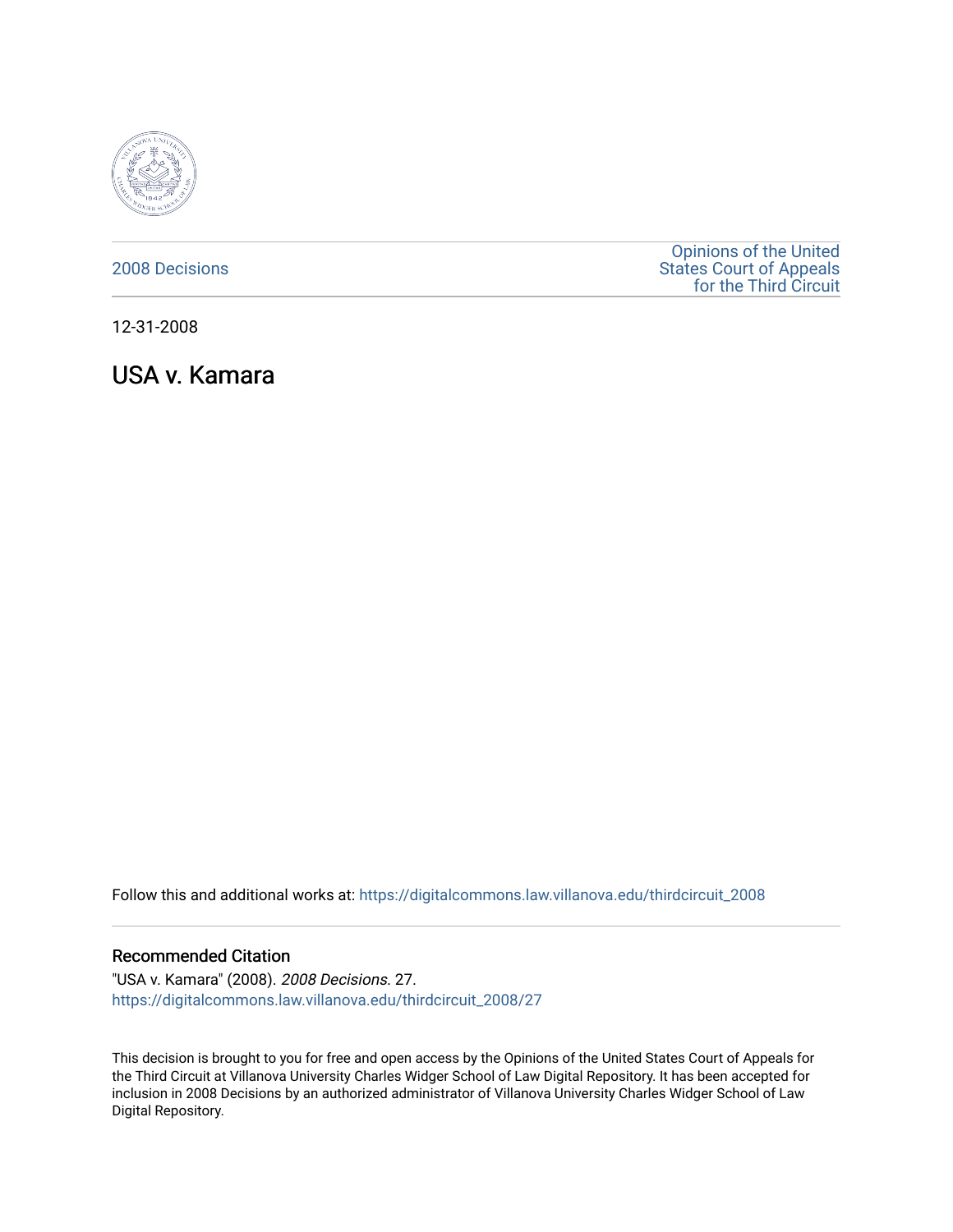### **NOT PRECEDENTIAL**

# UNITED STATES COURT OF APPEALS FOR THE THIRD CIRCUIT

\_\_\_\_\_\_\_\_\_\_

No. 06-2512 \_\_\_\_\_\_\_\_\_\_

#### UNITED STATES OF AMERICA

v.

OUMAR KAMARA, Appellant

<u> 1989 - Johann Barn, mars ann an t-Amhain Aonaich an t-Aonaich an t-Aonaich ann an t-Aonaich ann an t-Aonaich</u>

On Appeal from the United States District Court for the Eastern District of Pennsylvania (D. C. No. 05-cr-00120) District Judge: Honorable Juan R. Sanchez

 $\overline{a}$ 

 $\overline{a}$ 

Argued on December 11, 2008

Before: McKEE, SMITH and ROTH, Circuit Judges

(Opinion filed: December 31, 2008)

David L. McColgin, Esquire Michael D. Raffaele, Esquire **(Argued)** Defender Association of Philadelphia Federal Court Division 601 Walnut Street The Curtis Center, Suite 540 West Philadelphia, PA 19106

*Counsel for Appellant*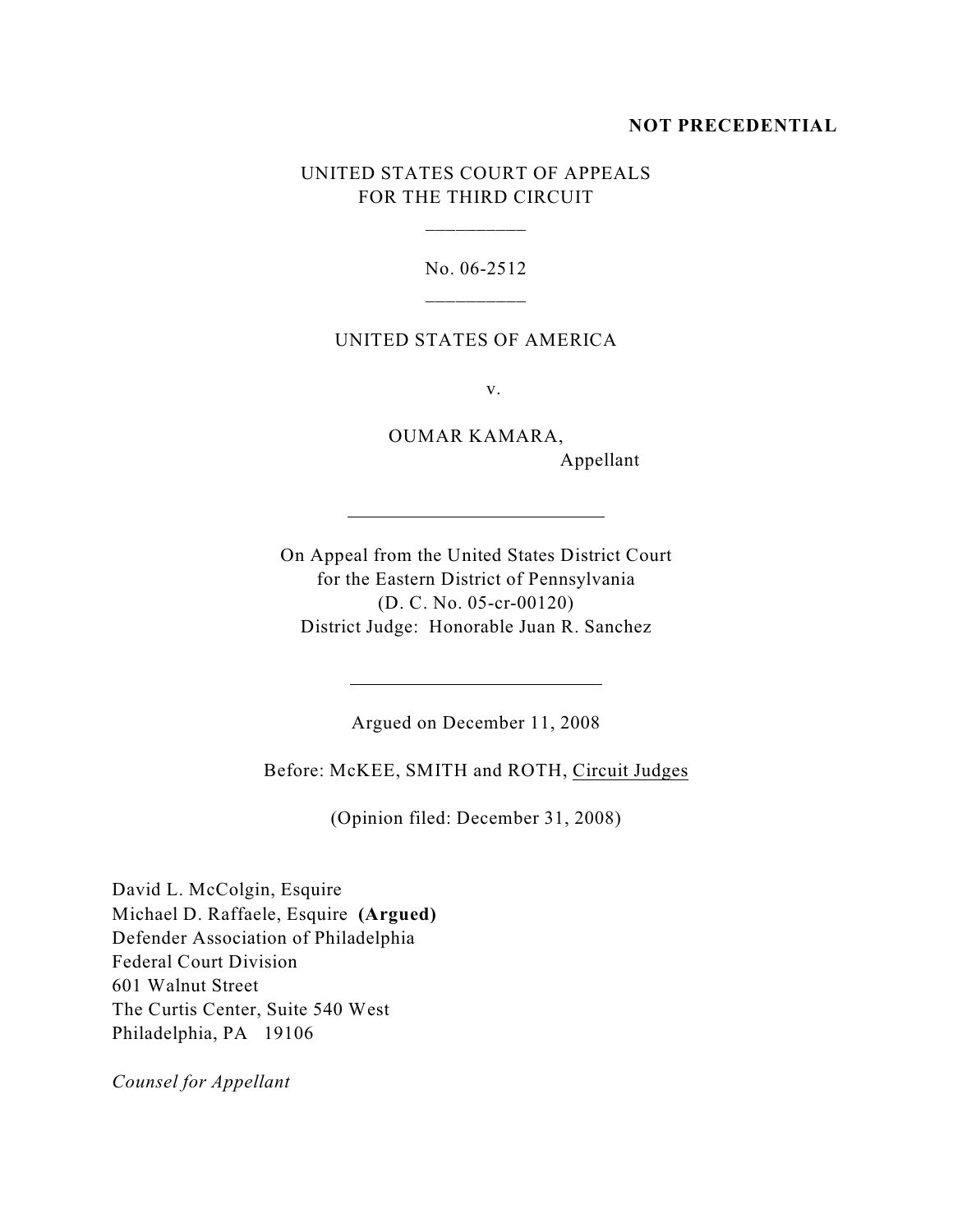Virgil B. Walker, Esquire **(Argued)** Robert A. Zauzmer, Esquire Office of the United States Attorney Suite 1250 615 Chestnut Street Philadelphia, PA 19106

*Counsel for Appellee*

### O P I N I O N

 $\overline{a}$ 

 $\overline{a}$ 

**ROTH,** Circuit Judge**:**

Oumar Kamara appeals two issues arising from his conviction of preventing his deportation under 8 U.S.C.A. § 1253 (a)(1)(c). The first issue is whether the District Court erred in precluding Kamara's defense of justification. The second issue is whether the District Court erred when it refused to reveal the contents of three jury questions to Kamara. For the reasons discussed below, we will affirm.

## **I. Background and Procedural History**

Because the facts are well known to the parties, we will discuss them only briefly. A jury empaneled in the United States District Court for the Eastern District of Pennsylvania convicted Oumar Kamara of preventing and hampering his departure from the United States. The District Court then imposed a sentence of twenty-four months'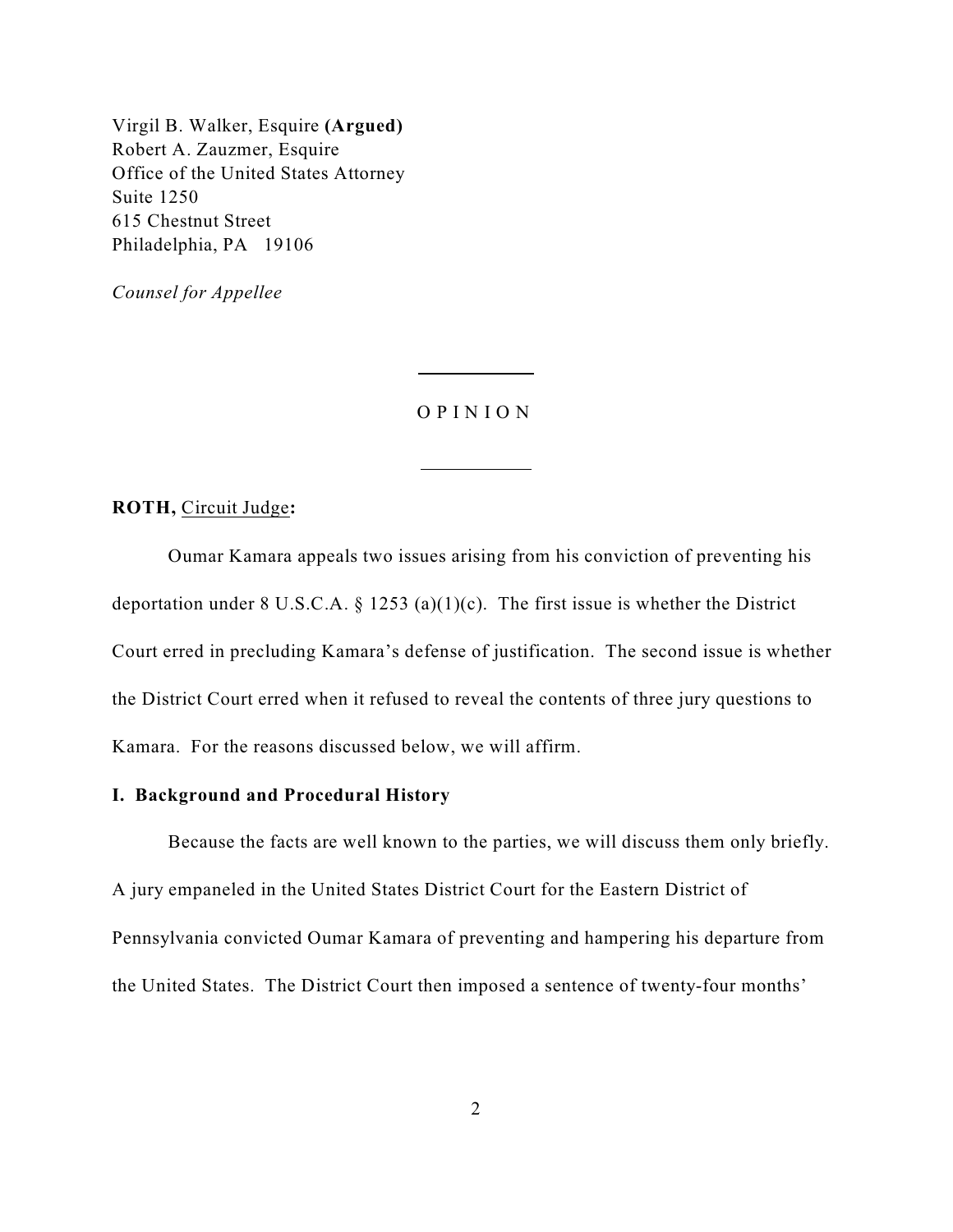imprisonment, a term of supervised release of three years, a \$2,500 fine, and a special assessment of \$100.

Before trial, Kamara indicated his intent to present a justification defense. The government, in response, filed a motion in limine to preclude that defense. The District Court granted the government's motion. At the close of the first day of trial, just before closing arguments, the District Court informed the parties that it had received three questions from the jury. It did not share the contents with either party; instead, it sealed the questions.

## **II. Analysis**

The District Court had jurisdiction under 18 U.S.C. § 3231. We have jurisdiction under 28 U.S.C. § 1291.

Kamara first argues that he presented a *prima facie* showing on justification and was thus entitled to present it to the jury. We will review the District Court's ruling on Kamara's use of the justification defense *de novo*. *See United States v. Alston*, 526 F.3d 91, 93–98 (3d Cir. 2008). We will moreover view the evidence in the light most favorable to Kamara. *United States v. Paolello*, 951 F.2d 537, 542 (3d Cir. 1991).

To present a justification defense to the jury, a defendant must satisfy four requirements: (1) he was under unlawful and present threat of death or serious bodily injury, (2) he did not recklessly place himself in a situation where he could be forced to engage in criminal conduct, (3) he had no reasonable legal alternative (to both the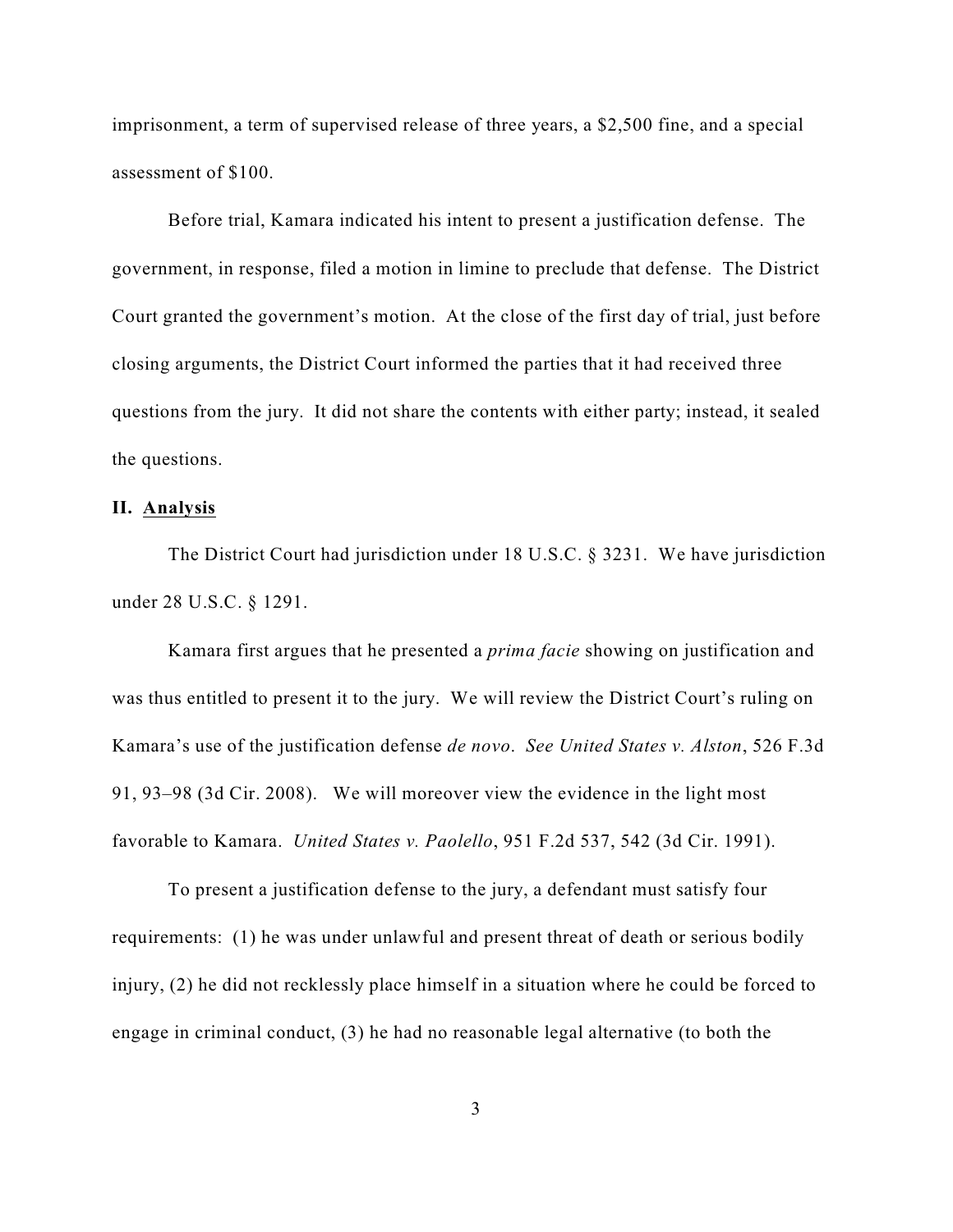criminal act and the avoidance of the threatened harm), and (4) there is a direct causal relationship between the criminal action and the avoidance of the threatened harm. *Alston*, 526 F.3d at 95; *Paolello*, 951 F.2d at 540.

The District Court found that Kamara may have suffered from the Sierra Leone government in the past, but that he had not adduced sufficient evidence that the political climate in Sierra Leone is still in a condition that he would face imminent harm upon his return. We agree with the District Court that Kamara did not adduce sufficient evidence for prong one. The District Court thus did not err.

Kamara next argues that the District Court's decision to seal the jury questions deprived him of his due process rights and his rights under the Fifth and Sixth Amendments. Three questions are at issue: (1) "Is U.S. Government responsible for the return of your safety to your country?"; (2) "What was he convicted of?"; and (3) "What is a habeas corpus appeal? Regarding NY Supreme Court decision?" The government concedes that the District Court erred. It, however, argues that the error was harmless.

A defendant's constitutional right to be present at every stage of his criminal proceeding is grounded in the Confrontation Clause and the Due Process Clause of the Fifth Amendment. *United States v. Toliver*, 330 F.3d 607, 611 (3d Cir. 2003); *see United States v. Gagnon,* 470 U.S. 522, 526 (1985). The right is also mandated by Federal Rule of Criminal Procedure 43. *Toliver*, 330 F.3d at 611. The harmless-error standard applies to Rule 43 violations; this standard requires that the "government prove beyond a